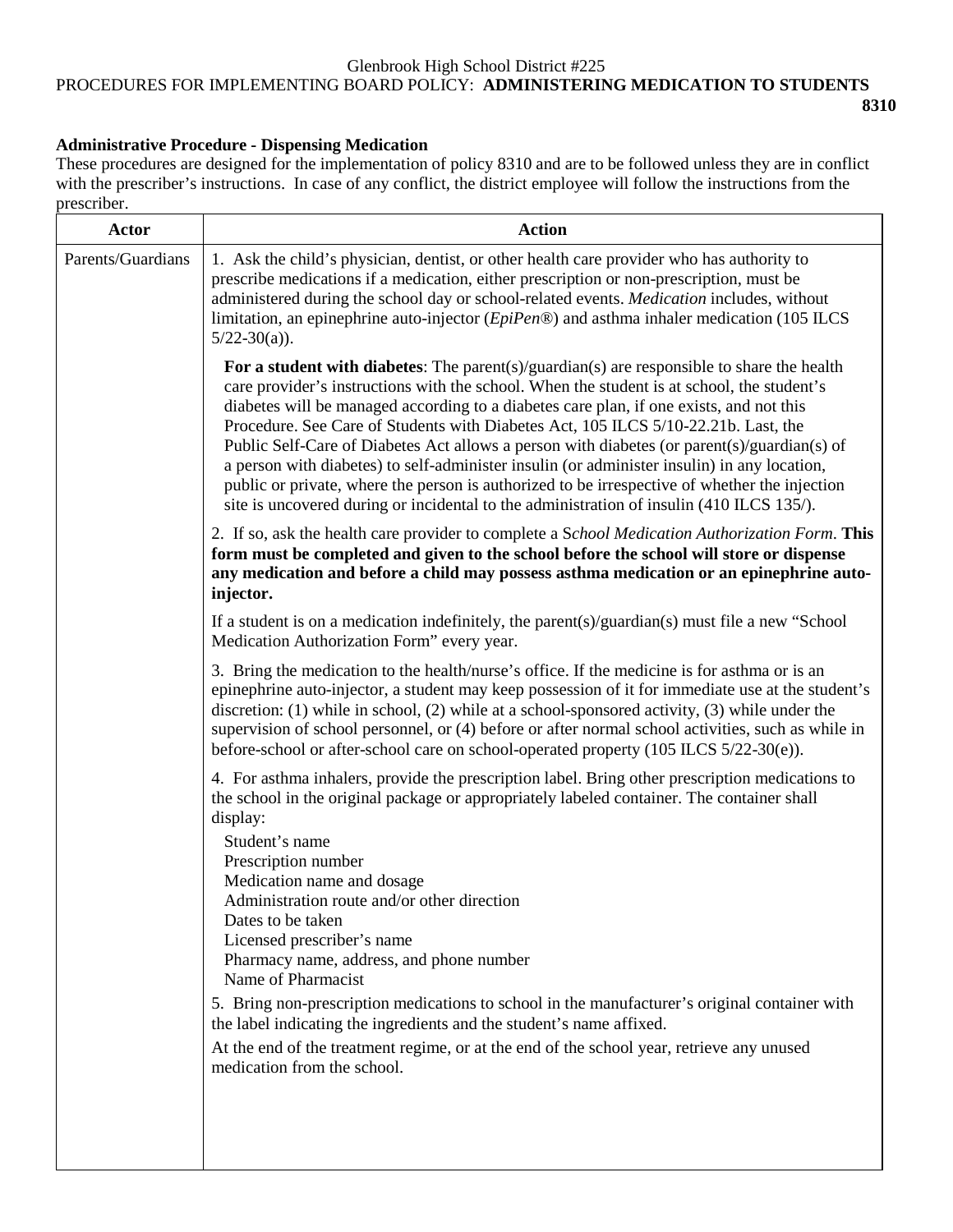PROCEDURES FOR IMPLEMENTING BOARD POLICY: **ADMINISTERING MEDICATION TO STUDENTS**

**8310** Page **2** of **7**

| Actor                                                                       | <b>Action</b>                                                                                                                                                                                                                                                                                                                                                                                                                |
|-----------------------------------------------------------------------------|------------------------------------------------------------------------------------------------------------------------------------------------------------------------------------------------------------------------------------------------------------------------------------------------------------------------------------------------------------------------------------------------------------------------------|
|                                                                             |                                                                                                                                                                                                                                                                                                                                                                                                                              |
| Health/Nurse's<br><b>Office Personnel</b>                                   | Provide a copy of these procedures, as well as a "School Medication Authorization Form," to<br>inquiring parents/guardians.                                                                                                                                                                                                                                                                                                  |
|                                                                             | Whenever parent(s)/guardian(s) bring medication for a student to the health/nurse's office,<br>contact the school nurse.                                                                                                                                                                                                                                                                                                     |
|                                                                             | If the school nurse is unavailable, accept the medication, provided the parent(s)/guardian(s)<br>submits a completed "School Medication Authorization Form" and the medication is packaged<br>in the appropriate container.                                                                                                                                                                                                  |
|                                                                             | Put the medication in the appropriate locked drawer or cabinet. Medications requiring<br>refrigeration should be refrigerated in a secure area. Tell the school nurse about the medication<br>as soon as possible.                                                                                                                                                                                                           |
| <b>School Nurse</b><br>(certificated                                        | Ensure that the parent(s)/guardian(s) who brings medication for his or her child has complied<br>with the parent(s)/guardian(s) responsibilities as described in this administrative procedure.                                                                                                                                                                                                                              |
| school nurse or<br>non-certificated<br>registered<br>professional<br>nurse) | In conjunction with the licensed prescriber and parent(s)/guardian(s), identify circumstances, if<br>any, in which the student may self-administer the medication and/or carry the medication. A<br>student will be permitted to carry and self-administer medication for asthma or an epinephrine<br>auto-injector.                                                                                                         |
|                                                                             | Store the medication in a locked drawer or cabinet. A student may keep possession of<br>medication for asthma or an epinephrine auto-injector. Medications requiring refrigeration<br>should be refrigerated in a secure area.                                                                                                                                                                                               |
|                                                                             | Plan with the student the time(s) the student should come to the nurse's office to receive<br>medications.                                                                                                                                                                                                                                                                                                                   |
|                                                                             | Document each dose of the medication in the student's individual health record. Documentation<br>shall include date, time, dosage, route, and the signature of the person administering the<br>medication or supervising the student in self-administration.                                                                                                                                                                 |
|                                                                             | Assess effectiveness and side effects as required by the licensed prescriber. Provide written<br>feedback to the licensed prescriber and the parent(s)/guardian(s) as requested by the licensed<br>prescriber.                                                                                                                                                                                                               |
|                                                                             | Document whenever the medication is not administered as ordered along with the reasons.                                                                                                                                                                                                                                                                                                                                      |
|                                                                             | If the parent(s)/guardian(s) does not pick up the medication by the end of the school year,<br>discard the medication in a medically appropriate way in the presence of a witness.                                                                                                                                                                                                                                           |
| <b>Building Principal</b>                                                   | Supervise the use of these procedures.                                                                                                                                                                                                                                                                                                                                                                                       |
| or designee                                                                 | Perform any duties described within these procedures for school office personnel, as needed.                                                                                                                                                                                                                                                                                                                                 |
|                                                                             | Perform any duties described within these procedures for school nurses, as needed, or delegate<br>those duties to appropriate staff members, school nurses, non-certified and registered<br>professional nurses and administrators. No staff member shall be required to administer<br>medications to students with the exception of school nurses, non-certified and registered<br>professional nurses, and administrators. |
|                                                                             | Make arrangements, in conjunction with the parent(s)/guardian(s), supervising teachers, and/or<br>bus drivers for the student to receive needed medication while on a field trip.                                                                                                                                                                                                                                            |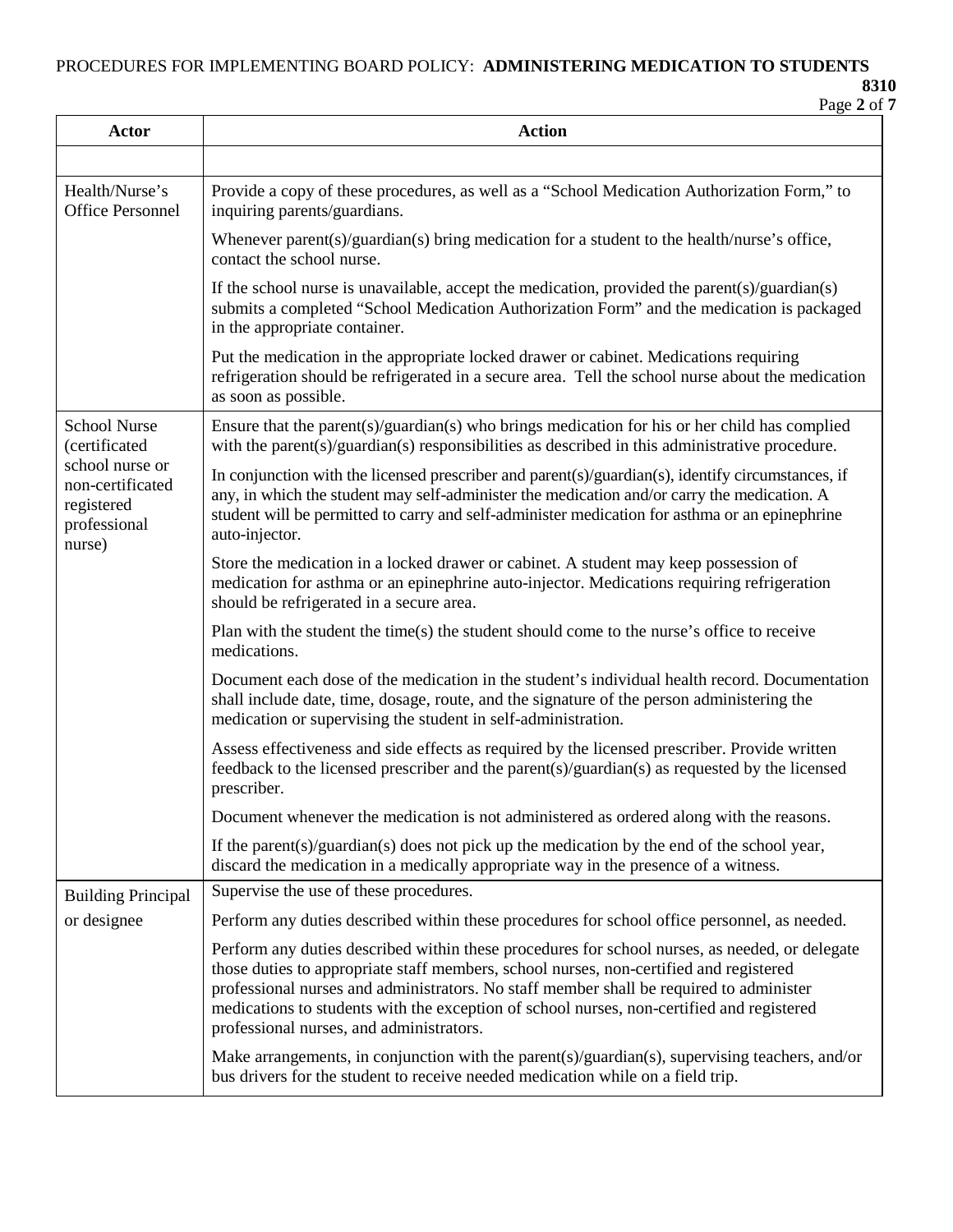```
Page 3 of 7
```
## **Administrative Procedure - Checklist for District Supply of Undesignated Epinephrine Auto-Injectors and/or Opioid Antagonists**

The Superintendent, school nurse, and/or other necessary school officials should consult the Board Attorney to develop a plan to implement Section 22-30 of the School Code.

Obtain a prescription to maintain a supply of either or both undesignated epinephrine auto-injector(s) (UEAs) and/or opioid antagonist(s) (OAs) in the District's name pursuant to 105 ILCS 5/22-30(f), amended by P.A.s 98-795 and 99-480.

Designate a secure location(s) to store UEAs and/or OAs where persons needing these medications are most at risk (105 ILCS 5/22-30(f), amended by P.A.99-480). For UEAs, this includes but is not limited to, classrooms and lunchrooms  $(J_{\mathsf{U}}\mathbf{I}_{\mathsf{U}})$ .

Develop a method for maintaining an inventory of UEAs and OAs. The inventory should list the expiration dates of the UEAs and OAs.

Identify procedures for a log or other recordkeeping of provisions, or administrations of UEAs or OAs.

Maintain a list in each building administrator and/or his or her corresponding school nurse's office that includes the names of trained personnel who have received a statement of certification pursuant to State law.

Develop procedures to implement the prescribed standing protocol for the provision, or administration of UEAs and/or OAs, including calling 911 and noting any instructions given by Emergency Management Services (EMS) (23 Ill.Admin. Code §1.540(d)). Upon any administration of *any* epinephrine auto-injector or opioid antagonist, procedures must include:

- 1. Immediate activation of the EMS system (105 ILCS 5/22-30(f-5), amended by P.A.99480).
- 2. Notification to the student's parent, guardian, or emergency contact, if known  $(\mathrm{Id}_{\omega})$ .
- 3. The following reports and/or notifications by the school nurse when  $a(n)$ :

| <b>UEA</b> was administered                                                                                                                                                 | <b>OA</b> was administered                                                                                                                                                                 |
|-----------------------------------------------------------------------------------------------------------------------------------------------------------------------------|--------------------------------------------------------------------------------------------------------------------------------------------------------------------------------------------|
| a. Physician, physician assistant, or advance practice nurse<br>who provided the standing protocol or prescription for the<br>UEA within 24 hours (105 ILCS 5/22-30(f-10)). | a. The health care professional who provided the<br>prescription for the opioid antagonist within 24 hours<br>(105 ILCS 5/22-30(f-10), amended by P.A. 99-480).                            |
| b. Ill. State Board of Education (ISBE) within three (3)<br>days (105 ILCS $5/22-30(i)$ ). Notification will be on an<br>ISBE prescribed form, and will include:            | b. Ill. State Board of Education (ISBE) within three (3)<br>days (105 ILCS 5/22-30(i-5), amended by P.A. 99-480).<br>Notification will be on an ISBE-prescribed form, and will<br>include: |
| i. Age and type of person receiving epinephrine<br>(student, staff, visitor);                                                                                               | i. Age and type of person receiving the opioid<br>antagonist (student, staff or visitor);                                                                                                  |
| ii. Any previously known diagnosis of severe allergy;                                                                                                                       | ii. Location where symptoms developed;                                                                                                                                                     |
| iii. Trigger that precipitated allergic episode;                                                                                                                            | iii. Type of person administering the opioid antagonist<br>(school nurse or trained personnel); and                                                                                        |
| iv. Location where symptoms developed;                                                                                                                                      | iv. Any other information required by ISBE on the form.                                                                                                                                    |
| v. Number of doses administered;                                                                                                                                            |                                                                                                                                                                                            |
| vi. Type of person administering epinephrine (school<br>nurse, trained personnel, student); and                                                                             |                                                                                                                                                                                            |
| vii. Any other information required by ISBE on the form.                                                                                                                    |                                                                                                                                                                                            |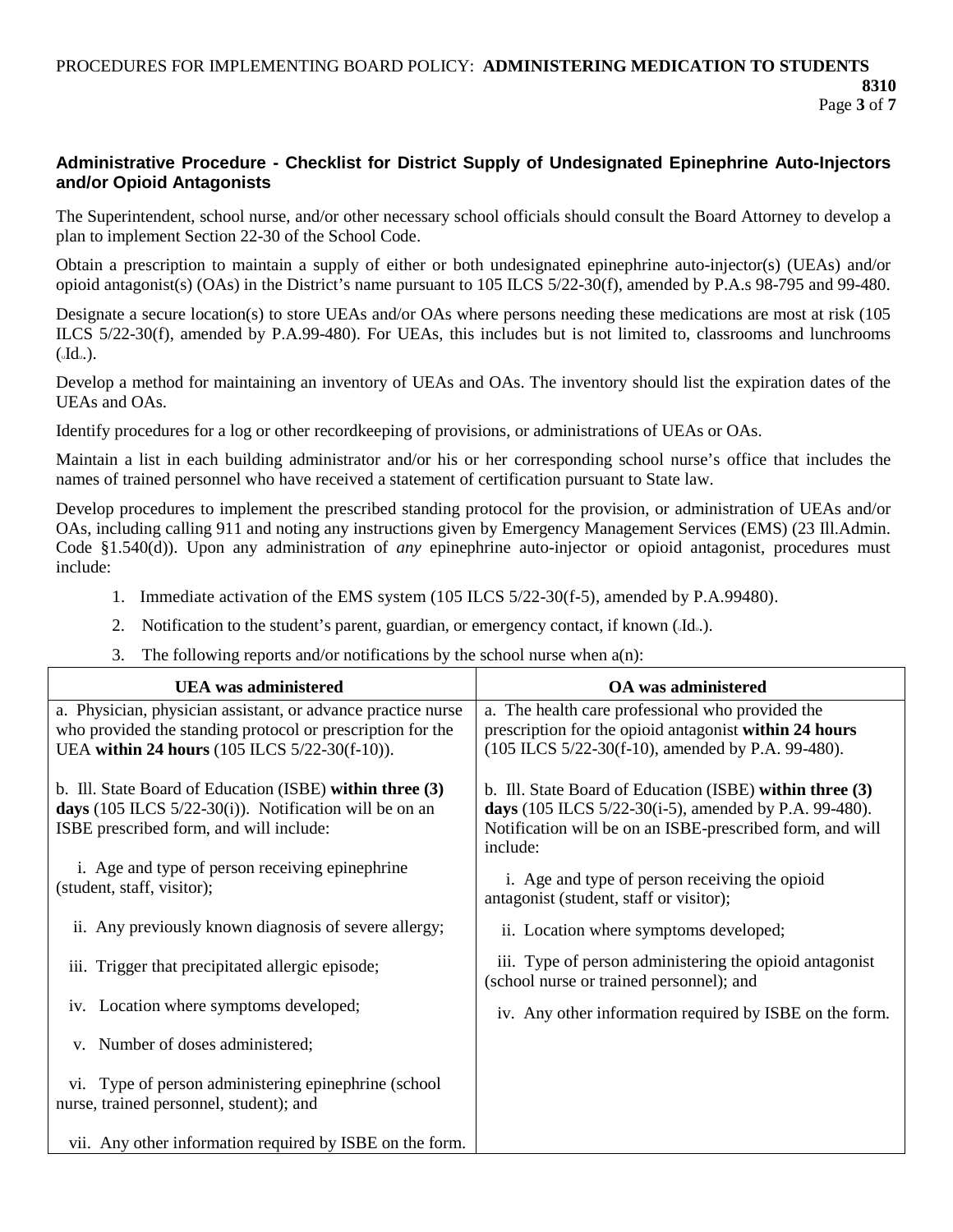Determine how the District will identify the student populations whose parents/guardians:

- 1. Have not completed and signed a *School Medication Authorization Form*, or
- 2. Have not provided an epinephrine auto-injector and/or opioid antagonist, as applicable to the student, for a student for use at school, even though they have completed the *School Medication Authorization Form*.

Determine when the school nurse will provide or administer the UEAs and/or OAs, as applicable, to students.

The school nurse or trained personnel may:

1. Provide a UEA or OA, as applicable to the situation, that meets the prescription on file in the *School Medication Authorization Form* to:

> a. Any student for his or her self-administration only (105 ILCS  $5/22-30(a)$  & (b-10), amended by P.A. 99-480), or

> b. A student in need of his or her student-specific or UEA who has an Individual Health Care Action Plan, Food Allergy Emergency Action Plan and Treatment Authorization Form, or Section 504 plan. Such medication may be provided by any personnel authorized. (105 ILCS 5/22-30 (b-5). *Any personnel authorized* under these plans is limited to a school nurse, registered nurse, or a properly trained administrator in accordance with Section 10-22.21b of the School Code.

- 2. Administer a UEA to any student that the school nurse or *trained personnel* in good faith believes is having an anaphylactic reaction even though the parent(s)/guardian(s) has not completed and signed a *School Medication Authorization Form* or otherwise granted permission to administer the epinephrine autoinjector (105 ILCS 5/22-30(b-10), amended by P.A. 98-795).
- 3. Administer an OA to any student that the school nurse or *trained personnel* in good faith believes is having a reaction to an opioid overdose even though the parent(s)/guardian(s) has not completed and signed a *School Medication Authorization Form* or otherwise granted permission to administer the opioid antagonist (105 ILCS 5/22-30(b-10), amended by P.A. 99-480).

Approved: December 12, 2016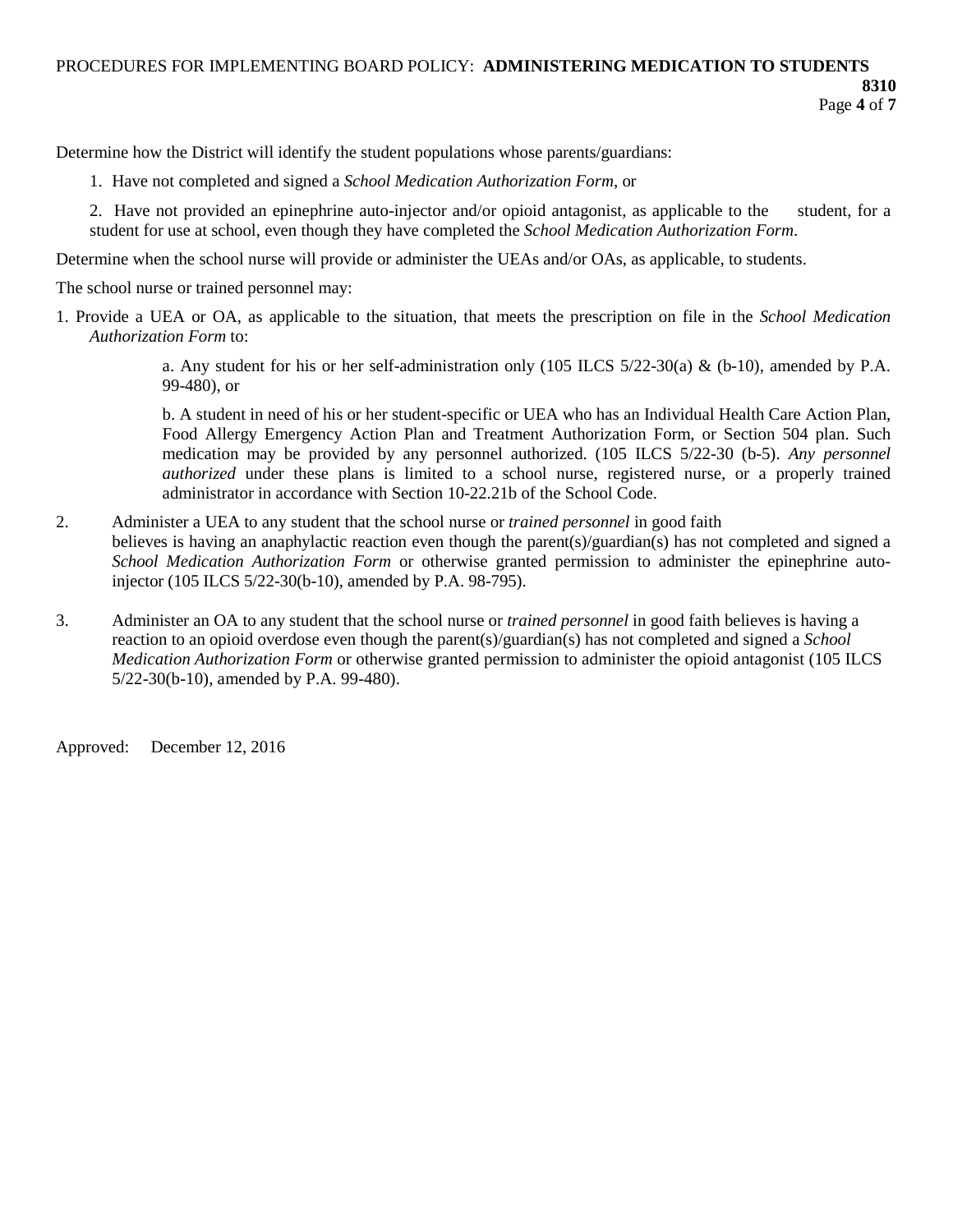## **Glenbrook High School District 225 Glenbrook North High School Glenbrook South High School**

# **School Medication Authorization Form OTC (Over-the-Counter) MEDICATIONS**

Illinois State Law requires written permission by a parent(s)/guardian(s) and licensed healthcare provider for administration of any medication at school. Please complete the following information, circle your preference of which over-the-counter medication(s) you would like your child to have permission to take, while at school, and provide the appropriate signatures at the bottom of this form. This form will be kept on file in the Health Office/Nurse's Office and will be valid until graduation.

**Student Name:**  $ID^{\#}$ 

# **Tylenol or Advil Permission**

Please **circle** which medication you would like your child to have permission to take during the school day. **The Health Office stocks a generic supply of the medications listed below (acetaminophen and ibuprofen**).

**Tylenol 325mg 1-2 tablets Advil 200mg, 1-2 tablets Tylenol 500mg (Extra strength) 1 -2 tablets** (Every 6 hours as needed) (Every 6 hours as needed) (Every 6 hours as needed)

The school will only administer the medication circled and will not substitute.

# **Parent/Guardian & Physician Authorization**

I authorize Glenbrook High School District 225 to administer said medications to my child, on an as needed basis, according to School Board Policy and Medication Administration Procedures and Guidelines.

| Parent/Guardian Signature         | Date |  |
|-----------------------------------|------|--|
| <b>Physician Signature</b>        | Date |  |
| <b>Physician's Name (Printed)</b> | Date |  |

12/12/2016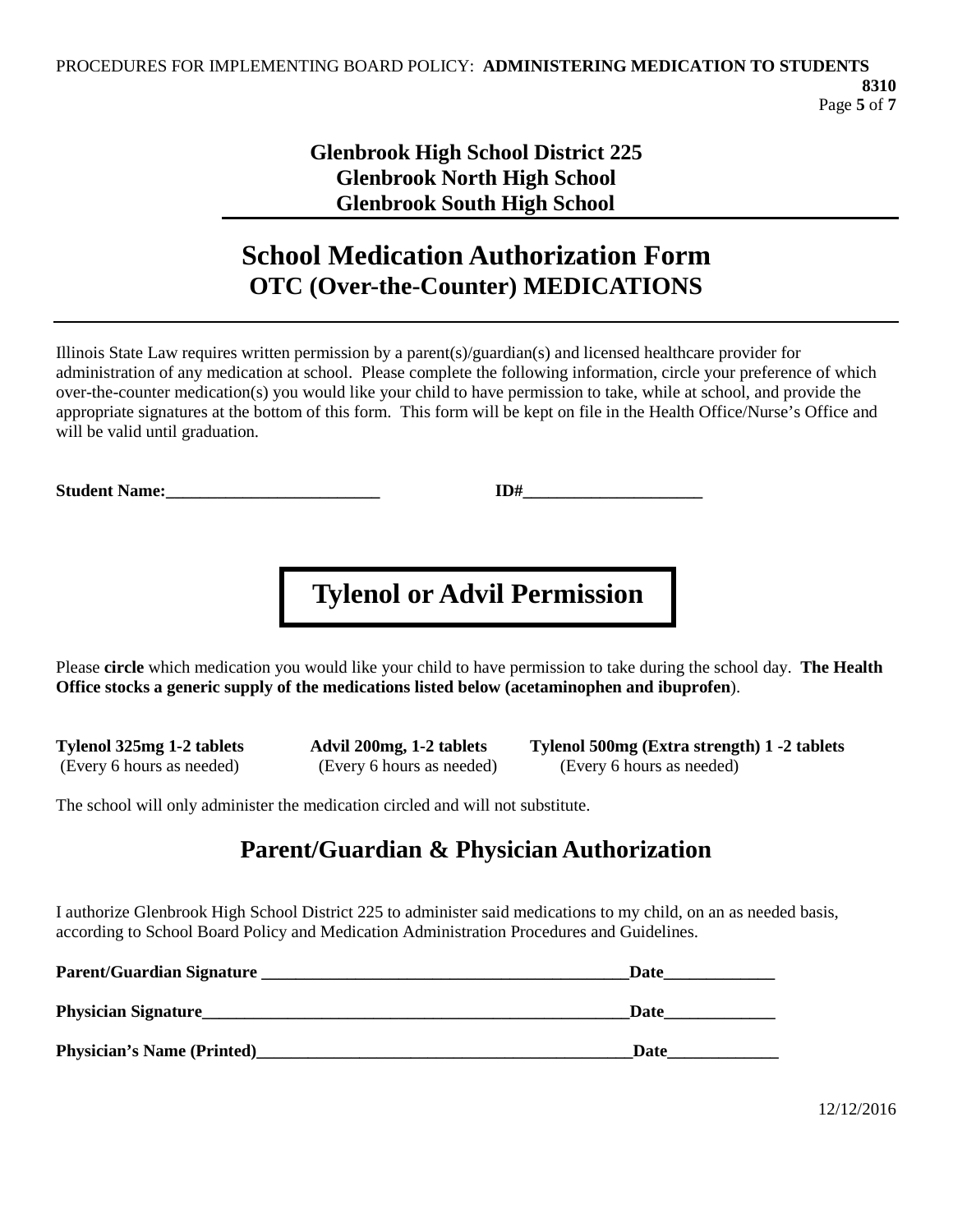## **Glenbrook High School District 225 Glenbrook North High School Glenbrook South High School**

# **School Medication Authorization Form PRESCRIPTION MEDICATIONS**

Student Name ID#

Illinois State Law requires written permission by a parent(s)/guardian(s) and licensed healthcare provider for administration of any medication at school. Please complete the following information and have your child's physician provide the appropriate instructions and signatures at the bottom of this form. **Prescription medication orders must be renewed annually.** Parents are responsible for providing the school with all medications in the original prescriptionlabeled, or manufacturer-labeled bottle.

## **Asthma/Allergies/Diabetes:**

Students with asthma or severe allergies are strongly encouraged to carry their rescue inhalers or Epi-pens on their person. Back-up medications may also be stored in the Health Office/Nurse's Office, and is highly encouraged, so that they are readily available in the event of an emergency. Additionally, a nebulizer is available for use with a valid doctor's order. Diabetic students may keep a supply of insulin, syringes, and a glucometer in the Health Office/Nurse's Office for their use, along with any other needed testing supplies. Most diabetic students keep their supplies in a plastic box labeled with their name and ID number. Diabetic students may store food or snacks in the refrigerator. Please supply the Health Office/Nurse's Office with your child's most current Care Plan.

# **PRESCRIPTION MEDICATIONS**

Medication Name and Dosage: \_\_\_\_\_\_\_\_\_\_\_\_\_\_\_\_\_ Medication Name and Dosage: \_\_\_\_\_\_\_\_\_\_\_\_\_\_\_\_\_

Frequency/Instructions: \_\_\_\_\_\_\_\_\_\_\_\_\_\_\_\_\_\_\_\_\_\_ Frequency/Instructions: \_\_\_\_\_\_\_\_\_\_\_\_\_\_\_\_\_\_\_\_\_\_

Diagnosis/Indication: \_\_\_\_\_\_\_\_\_\_\_\_\_\_\_\_\_\_\_\_\_\_\_\_ Diagnosis/Indication: \_\_\_\_\_\_\_\_\_\_\_\_\_\_\_\_\_\_\_\_\_\_\_\_

Possible Side Effects: \_\_\_\_\_\_\_\_\_\_\_\_\_\_\_\_\_\_\_\_\_\_\_\_ Possible Side Effects: \_\_\_\_\_\_\_\_\_\_\_\_\_\_\_\_\_\_\_\_\_\_\_

12/12/2016